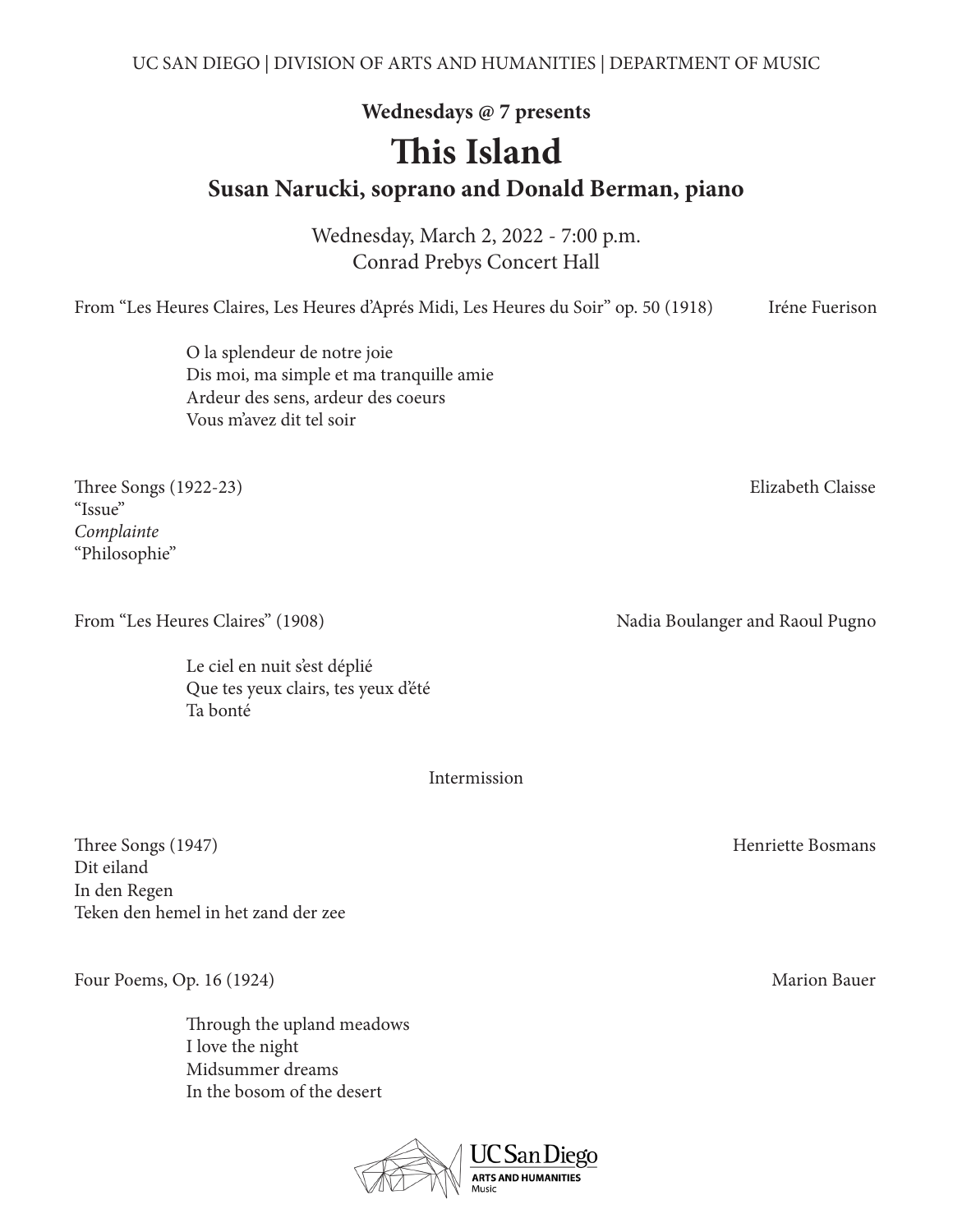## **Program Notes:**

"…If you could only be here with me so I could share with you the happiness of these great poems, they would let you realize what we all now need more urgently: that transience is not separation…"

> -Rainer Maria Rilke to Adelheid Franziska von der Marwitz, January 14, 1919 (*from The Dark Interval, translated and edited by Ulrich Baer*)

A single reference contained in a book of Rilke's letters was the catalyst for this evening's program of littleknown songs for voice and piano written during the first half of the twentieth century. Some of the pieces were composed during a period of immense social upheaval and most of the composers happen to be women. I will admit that the project was not something I planned to do; over a year ago, I turned to Rilke's beautiful letters written to friends and colleagues struggling with grief in an attempt to make sense of the past two difficult years. There were many passages that sustained me, but the words "transience is not separation" was a ray of sunlight in a dark room, and brought me back to something I have loved to do for almost forty years; pouring over the fusion of poetry and music in unusual corners of the repertoire.

Through following the trail of Rilke's reference to the Symbolist poet Emile Verhaeren, I discovered settings of the Belgian poet's epic cycle of love poems *Les Heures Claires, Les Heures d'Après-midi* and *Les Heures du Soir*, in songs written by Nadia Boulanger and Raoul Pugno, and Belgian composer Irène Fuerison. Further following a connection between Boulanger and Marion Bauer, I uncovered Bauer's early song cycle, *Four Poems, Op. 16,* (1924), written shortly after her return from France. In addition, I revisited the works of Dutch composer Henriette Bosmans and took a turn in the road, discovering songs by the unknown French composer Elizabeth Claisse. It gives me great pleasure to share these works with you tonight.

Belgian **Irène Fuerison** (1875-1931) was trained as a pianist and began composing in the year 1908. Her catalog of works focuses chiefly on works for voice and on chamber music. Fuerison was steeped in the developments in music in Northern Europe during the first two decades of the 20th century; although her work met with admiration, she modestly referred to herself as an amateur. Her marriage to a wealthy attorney provided her with the resources and opportunities which were not readily offered to women composers in the early decades of the 20th century; including supporting performances of her works - alongside the works of other composers - in concerts whose proceeds benefited widows, children, and wounded veterans of World War I. Fuerison established a philanthropic foundation to support young Belgian composers; the annual prize continues to be awarded, over ninety years after her death.

Fuerison is represented on this evening's concert by four works from her song cycle, "Les Heures Claires, Les Heures d'Après Midi, Les Heures du Soir", op. 50, completed in 1918. In constructing the cycle, Fuerison has chosen from among the dozens of poems in Verhaeren's work, to create a storyline focusing on the unfolding miracle of long enduring love. The songs alternate between lush piano accompaniment with an expansive vocal line and a more intimate, recitative-like delivery of the texts. The songs have a natural, organic flow within a balanced formal structure; the composer seems adept at creating a framework that captures the essence of Verhaeren's transcendent poems in a manner that is unforced and luminous.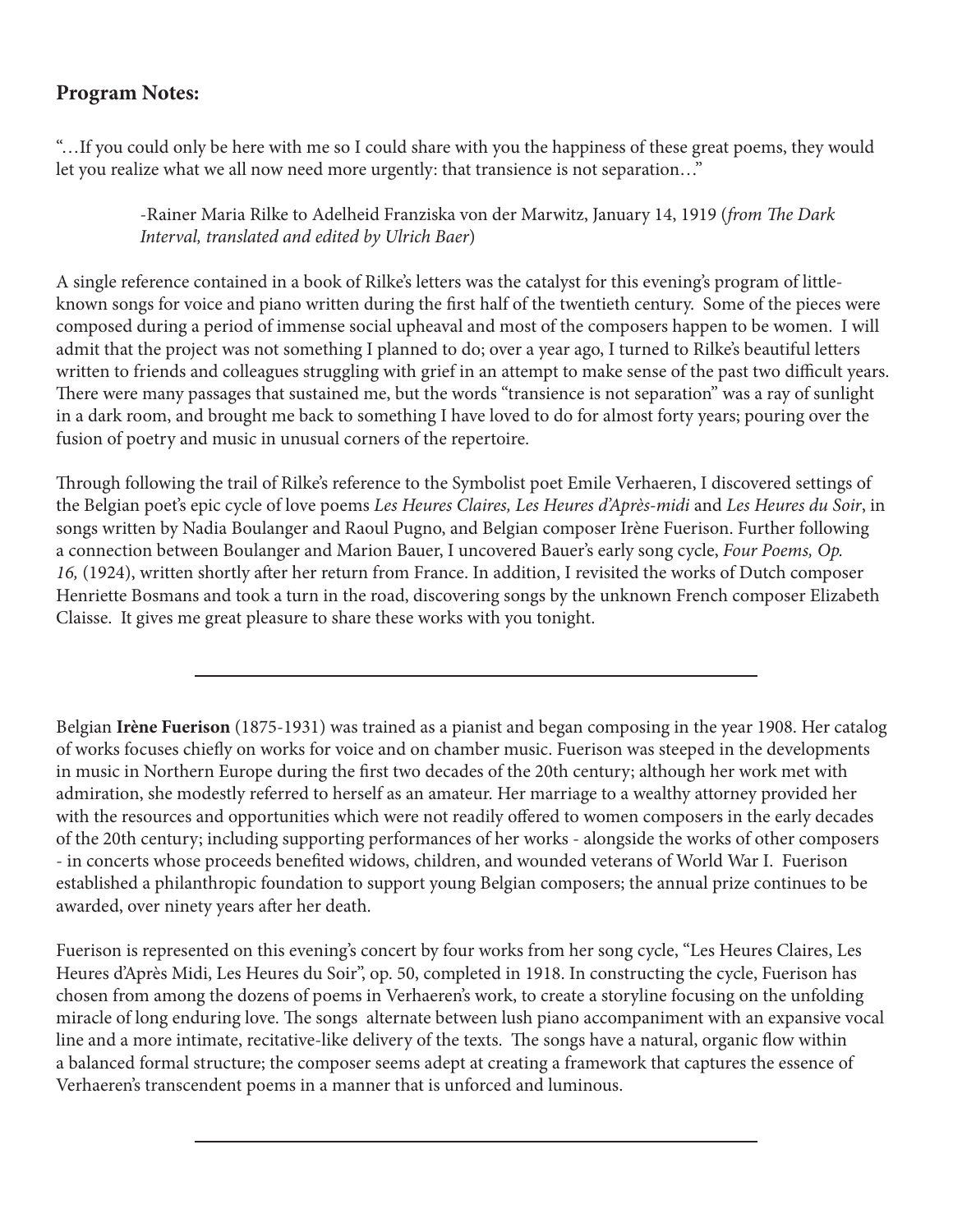In my search for more settings of Verhaeren's poems, I came across the composer **Elizabeth Claisse**, about whom little is known. The songs on this program were written during 1922 and 1923, published by B. Roudanez, a prominent music publisher located in Paris and dedicated to a well-known mezzo soprano active at that time. But of Claisse's biography, her other works, any performance of the songs, there is no trace.

The three songs presented in this evening's program are distinctive and well-written, and continue to intrigue me. "Issue" with text by Yves Arnaud (a poet who also is unknown) describes the search for a loved one, lost at the forest's edge. *Complainte*, with text by Ronsard, is another journey toward the beloved, winding through a springtime world of plants and birdsong. Finally, "Philosophie" describes the ill-timed meeting of a flock of birds and ice-covered branches of a blossoming peach tree, and an unexpected joyous outcome.

Claisse's compositional voice reflects in the musical life of France of the 1920's. She illuminates the texts in a straightforward, simple way. The songs' spare, open textures, and repeated rhythmic motifs indicate Claisse's awareness of the composers of Les Six.

**Nadia Boulanger's** remarkable life most often focuses on her importance as a teacher of composition, and as an advocate for the work of her sister, the composer Lili Boulanger. However, Nadia's compositions, now being rediscovered, give an insight into another facet of her singular talent. The three songs on this evening's program are taken from the seven-movement song cycle *Les Heures Claires*, written in 1908, in collaboration with Raoul Pugno, Boulanger's teacher at the Paris Conservatory. The songs include a high degree of chromaticism, but never stray far from a discernible tonality. The vocal line preferences the speech-rhythms of the French language, as in the style of the mid to late songs of Claude Debussy.

Dutch composer **Henriette Bosmans** (1895-1952) was a prolific composer of instrumental and vocal works, and who began to gain national and international recognition before the outbreak of the Second World War. Bosmans was also a celebrated pianist whose frequent appearances as a soloist with Amsterdam's Royal Concertgebouw Orchestra brought her to prominence. However, the changing conditions for cultural life in Holland under the Nazi regime, coupled with Bosmans' half-Jewish heritage, curtailed her professional opportunities, limiting her performances to underground "house concerts," often at great personal risk. Personal difficulties plagued her as well; after the death of her fiancé in 1935, she found herself unable to compose for over a decade.

In 1947, Bosmans began to compose again. A close collaboration with the mezzo soprano Noémie Perugia enabled her to write at least twenty-five works for voice over the period of the next few years, the best known of which are a dozen songs by the French Symbolist poet Paul Fort.

Bosmans also found inspiration in the works of Dutch Symbolist poets Adriaan Roland Holst and JWF Werumeus Buning and three of these songs are presented on this evening's program. The songs provide an insight into Bosmans' mature compositional voice, with a sweeping sense of lyricism and intensity of emotional expression, coupled with a piano accompaniment of wide variety, which at times, is orchestral in nature.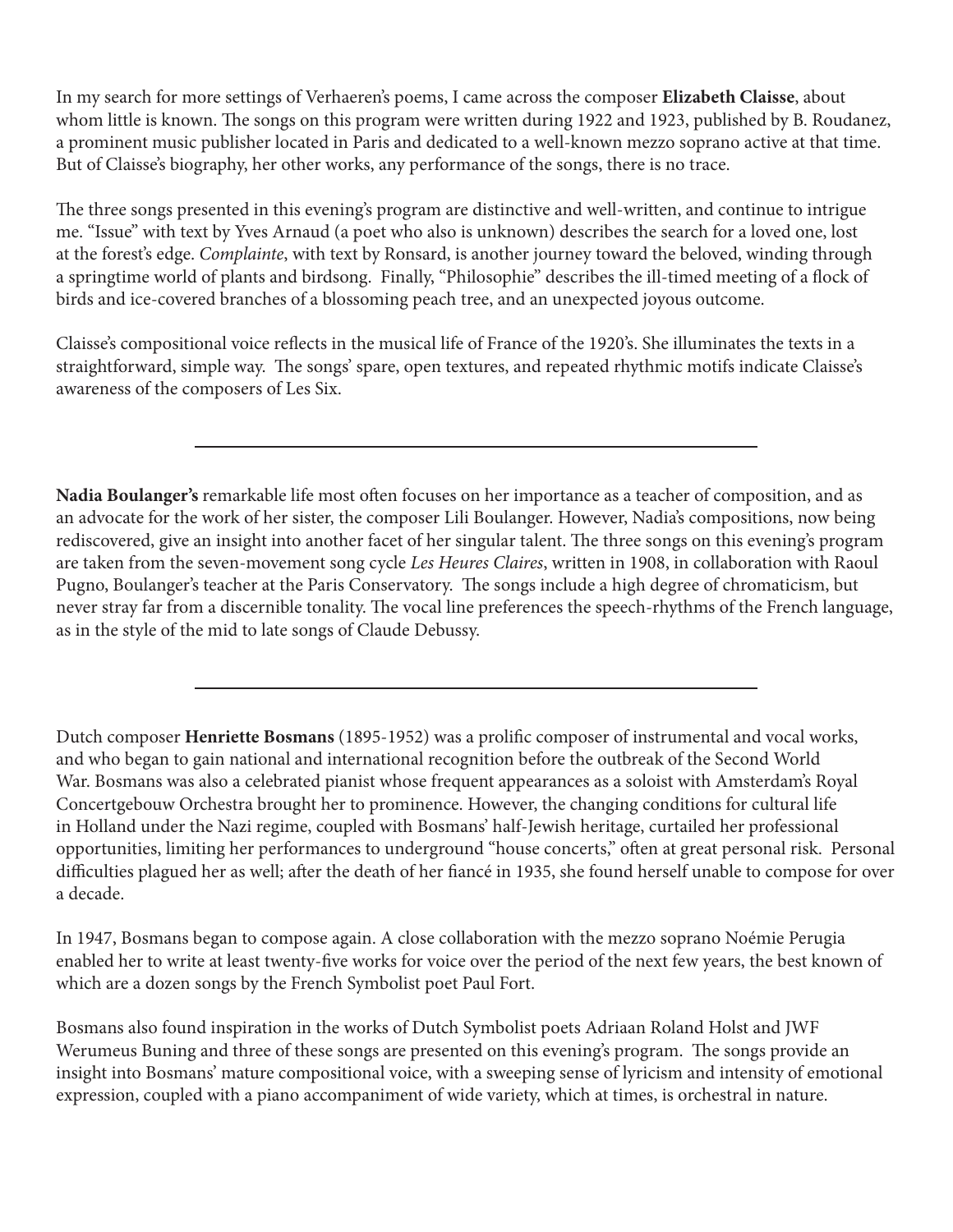Both *In den Regen* and *Dit Eiland* speak to Roland Holst's search for connection in an increasingly alienated world. In the former, Bosmans' sets a 9/8 irregular accompaniment against the singers' straightforward 4/4, creating a sense of instability and the musical idea of a wash of endless misting rain, through which the protagonist searches for themself. In *Dit Eiland*, a piano introduction replete with motion and dynamic contrasts offsets the questions the singer poses:

> *How did we land here, What for… from where…? Does, somewhere at this beach, that strange ship still lie, ready to leave?*

After the turbulence and disquiet of the questions, the song ends with the only solution that seems possible to the poet, and we can assume, to Bosmans herself

> *Be calm, shut the door. Love one another.*

Similarly, in the final song of the set, *Teken den hemel in het zand der zee*, Bosmans creates a spacious landscape for voice and piano, mirroring the endless expanse of time and space in Werumeus Buning's poem.

In conversation with my longtime friend Dick Bruinsma about the work, he speculated that the poet may have been referring to the final words of Ariel in Shakespeare's 'The Tempest'

> *"The cloud-capped towers, the gorgeous palaces, The solemn temples, the great globe itself, Yea, all which it inherits, shall dissolve; And, like this insubstantial pageant faded, Leave not a rack behind. We are such stuff As dreams are made on, and our little life Is rounded with a sleep.*

**Marion Bauer** (1882-1955) was a composer, educator, and advocate for the emerging and vital contemporary music scene of 20th century America. Her pursuit of an education in music brought her from her home state of Washington to New York City and, on several occasions, to Paris, where she studied with Raoul Pugno and Nadia Boulanger, among others. Despite occasional forays into serialism and a high degree of dissonance associated with modernism, Bauer's music, overall, is conservative.

However, within that sound world, there is a wealth of detail to explore, as in the *Four Songs, Op. 16*. Written in 1924 the songs were Bauer's first foray into the genre of the extended art song, as opposed to her lighter "parlor" songs written in the preceding decade. The songs are extremely well-crafted; with a colorful harmonic palette no doubt influenced by her studies in France, virtuosic piano writing, and beautifully constructed vocal lines of immense variety.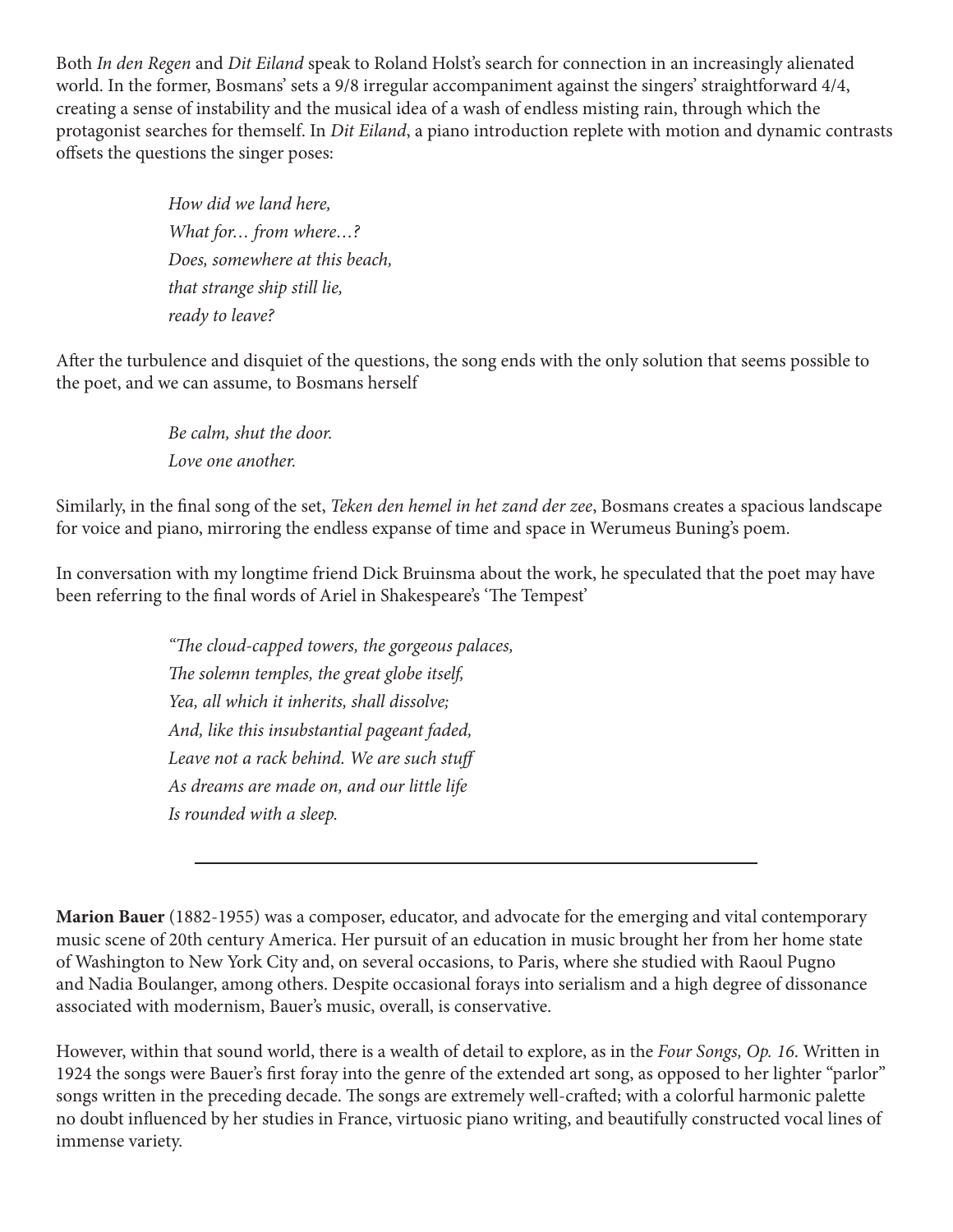The texts by Imagist poet John Gould Fletcher are taken from his *Colour Symphonies*. Fletcher and the Imagists sought to musicalize their texts, prioritizing rhythm, and repetition; they focused on ordinary experiences captured through the senses. While the four songs are firmly rooted in the musical language of their time and place, a closer look at their formal structure tells us that Bauer was clearly cognizant of the underlying concerns of the Imagists. The two interior songs rely on repeated rhythmic motifs, which the composer embellishes and varies; they illuminate and elevate everyday experiences - observing the changes in the light at separate times of day, looking at the sky and the lake from within a gently rocking boat. By contrast, the first and last songs describe the monumental landscape of the vast, open West, with virtuosic piano writing and vocal writing of immense sweep and scope. Bauer's compositional voice is confident, true and of its time.

During a time when everything stopped and losses abounded, I found something unexpected - kinship with voices from the past and music that, to me, reaffirmed the possibilities of life, fully lived.

- Susan Narucki

### **Artist Bios:**



#### **Susan Narucki, soprano**

For over three decades, American soprano **Susan Narucki** has forged a unique path; her dedication to the music of our time has led to award winning recordings, critically acclaimed performances with musicians of the first rank and close collaborations with generations of composers. For over a decade, she has been deeply engaged in commissioning, producing, and performing chamber operas that illuminate critical issues in society. Her projects have earned major philanthropic support from the MAP Fund/Doris Duke Charitable Foundation, UC MEXUS, Creative Capital Foundation, New Music USA and multiple awards from the National Endowment for the Arts.

Ms. Narucki commissioned and produced *Inheritance*, a chamber opera written by Grawmeyer Award winning composer Lei Liang, addressing gun violence in America. Co-presented by ARTPower and the Department of Music at UC San Diego, *Inheritance* had its premiere performances in October, 2018. Ms. Narucki also commissioned and produced *Cuatro Corridos* (2013), the critically acclaimed chamber opera that addresses trafficking of women across the U.S.- Mexico border. The opera was performed throughout the United States and Mexico and has had multiple broadcasts on Canal 22, Mexico's cultural television network. *Cuatro Corridos* was recorded for Bridge Records and earned a 2017 Latin Grammy Nomination and was a Critic's Choice of both Opera News and *Gramophone*.

Susan Narucki and Donald Berman have been collaborating on performance and recording projects since 1992, with appearances at Weill Recital Hall, Tufts University, the Monadnock Music Festival, and the American Academy of Rome. Ms. Narucki and Mr. Berman are recipients of the Samuel Sanders Collaborative Award from the Classical Recording Foundation. Their recordings include Song Cycles of Aaron Jay Kernis (Koch), Music from Composers of the American Academy of Rome (Bridge), The Light that is Felt: Songs of Charles Ives (New World) and most recently, the Grammy nominated The Edge of Silence: Vocal Chamber Music of György Kurtág (AVIE Records).

Ms. Narucki is a Distinguished Professor of Music at UC San Diego.